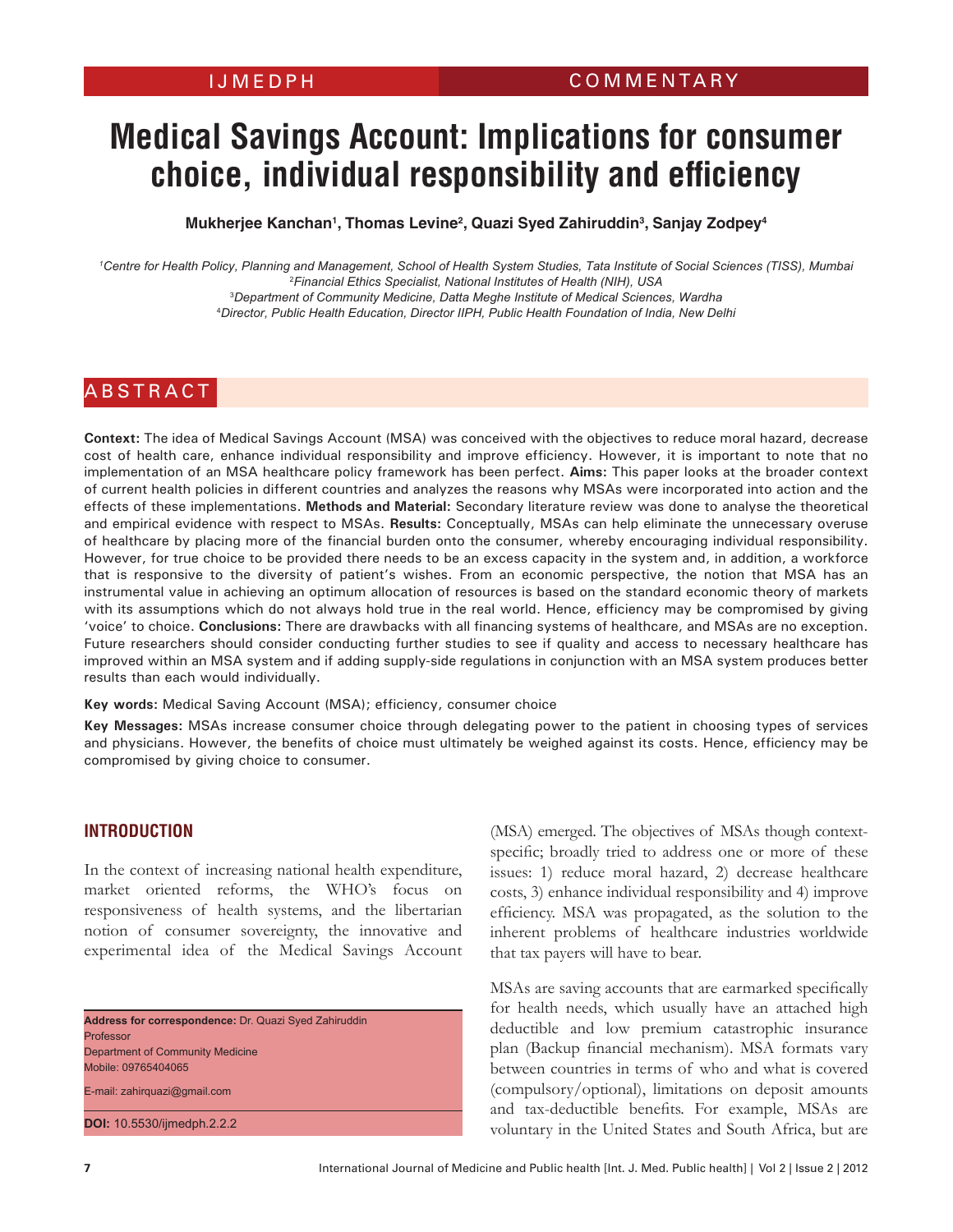compulsory in Singapore. There are additional differences in MSA schemes such as the catastrophic insurance is compulsory in the U.S. or voluntary in Singapore. Additionally, MSAs and catastrophic insurance plans can be wholly or partly funded through public or private means.

The goal of an MSA is inter-temporal risk pooling. The rationale of this strategy is that if people invest money into an MSA when they are healthy and economically most productive, then they would be left with these selfcreated funds during sickness.<sup>1</sup>

From merely engaging in theoretical discussion, (i.e. Canada), to breaking the barrier of experimentation (i.e. U.S.), and to implementing the policy of MSAs for over 20 years (i.e. Singapore), the global community has desired increase in choice and quality of healthcare and also reduce associated costs. It is important to note, however, that no implementation of an MSA healthcare policy has been perfect since "healthcare systems are complicated: successes are often multi-factorial".2 The concepts of choice, individual responsibility and efficiency will be argued for and against the system of MSAs across various countries where different stages of the MSA system have been piloted or implemented. This article looks into the broader context of current health policy in different countries and analyzes the reasons why MSAs were incorporated into action and the outcomes of these implementations.

### **Subjects and Methods**

This paper discusses the variables of efficiency, consumer choice and individual responsibility with respect to MSAs. These variables are intra and inter-linked with the social, political, cultural contexts, specific policy goals and mechanisms of implementation among the various countries where MSAs have existed. Through secondary literature review, an analysis was made to present the theoretical and empirical evidence to substantiate the arguments in this paper. Country-specific references are made as and where appropriate.

# **Results and Discussion Theoretical Arguments**

# Efficiency and MSA

Theoretically, the concept of allocative efficiency is met wherein further allocation of resources will not make one better off without making the other worse off. Practically this occurs when services match the need. However, 'needs' are different from 'wants' and in the context of MSAs, it seems that the 'wants' are being matched with the services. This does not produce an optimal efficiency, although subjectively, it may be providing the highest utility to an individual.

Markets encourage efficiency by relying on consumers to make informed choices. In assessing efficiency, two relevant aspects include:

- 1. Attainment of a given level of risk protection against healthcare contingencies and its provision to the population at the lowest possible use of resources.
- 2. Use of efficient tools in the provision of healthcare and risk protection.<sup>3</sup>

The RAND Health Insurance experiment (HIE) suggests that cost sharing (for which MSA is an instrument) would help decrease costs. However, the RAND HIE also found that patients are equally likely to forgo both effective medical services and less effective care in the presence of cost sharing.<sup>4</sup> Preventive services may be neglected in the interests of cost savings by some individuals, which could lead to increased costs in the future to treat worsened conditions.<sup>5</sup>

Early reports suggest that MSAs are associated with lower costs and smaller cost increases.<sup>6</sup> However, it is difficult to determine whether these occurred due to the introduction of MSAs or from simultaneous supply side interventions. Ozanne (1996) found reduction in medical spending between 2–8% in the U. S Medicare population,<sup>7</sup> but it should be noted that cost savings do not necessarily equate to efficiency. Only long-term MSA studies are able to decipher true societal cost savings.

Where MSAs are voluntary, Sheils (1995) points out 'rational' consumers will choose between MSAs and traditional insurance schemes depending on their financial benefits.<sup>8</sup> Another complication is the tax benefit associated with MSAs, which partially offsets the cost sharing effect of MSAs by indirectly giving a return on the money invested into such accounts. Forget *et al*. (2002) suggest that MSAs would actually significantly increase government expenditure on healthcare with most of this spending going to the healthiest people.<sup>9</sup>

MSAs in theory are able to instill competitive discipline onto healthcare providers. As the money follows the patient, it will encourage providers to provide high-quality services efficiently. Moreover, if providers are free to develop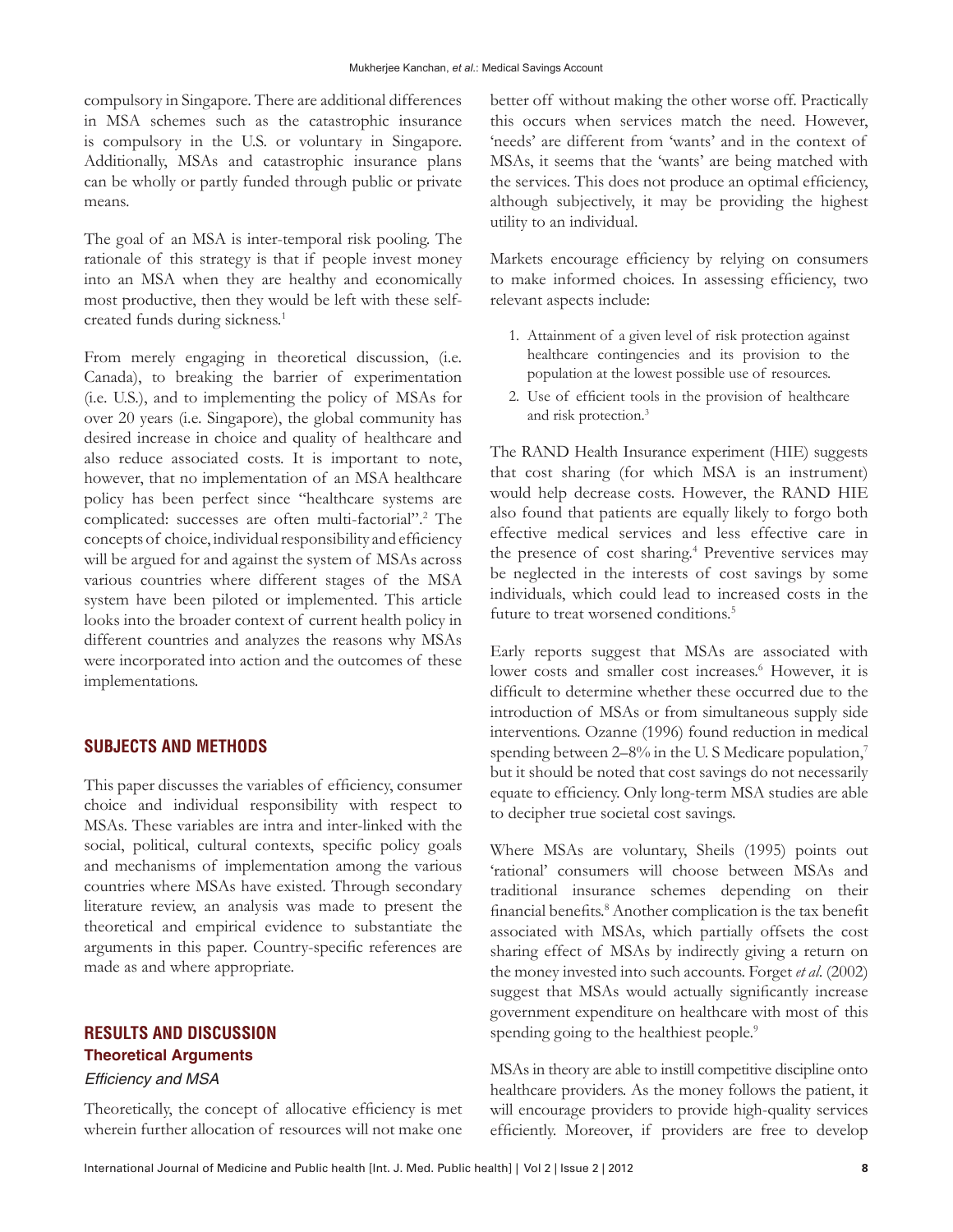more effective services, then competition can provide a sustained impetus to improve care. Consumers, however, may interpret quality and efficiency very differently and demand accordingly. It is possible that consumers having accumulated a reasonable amount of money in their MSAs and having no other option to spend it elsewhere, may indulge in demand for high technology and sometimes unnecessary services. This 'moral hazard creep' defeats one of the objectives for which MSAs were created.

Monheit (2003) suggests that MSAs may lead to reduced utilization of only few services.10 This is supported by evidence from RAND HIE, which suggests that cost sharing is effective in reducing visits to a physician but less effective on the visit cost.<sup>11</sup> Additionally, patients will not have financial incentive to curb medical spending once their catastrophic insurance starts.12 This supplemental financial backup system (which is usually part of the model) introduces an element of risk pooling. This leads to problems with risk pooling such as cream skimming, adverse selection and moral hazard. The theoretical argument supporting efficiency is that individuals are able to ration their healthcare. This is true provided the amount of the service or commodity required is known. But given the unpredictable nature of health, individuals cannot decide on rationing.

The other argument supporting efficiency is that more private funds are drawn into the healthcare financing system which increases the state's ability to invest in cost effective preventive and primary healthcare programmes. MSAs, by directing demand to private facilities, would increase price of some professional services and in future increase supply of these professionals. This argument is based on the traditional economic model of supply and demand. However, this model is based on assumptions that do not apply to the healthcare market. For example, the healthcare market is monopolistic due to entry barriers. Also, consumers do not have adequate information to make preferences. On the other hand, this may lead to an effect on labour market wherein providers may shift from the government to the private sector due to increased demand and price. This may cause a shortage of doctors in public hospitals, which would affect quality of services and efficiency.

#### Consumer choice and efficiency

People have a natural tendency to abuse a public service like healthcare insurance and social security. This privilege misuse leads to overuse of resources, market inefficiency with social cost exceeding social benefit and moral hazard. The argument in favour of unrestricted choice is that individuals, if well informed, can select the services that are best for them.14 Theoretically, choice may be the necessary precondition for different wants to be satisfied by creating a better match between demand and supply. Moreover, lack of choices is psychologically associated with reduced motivation and a decreased sense of well being. Therefore, individuals will better enjoy goods and services they consume if they get to choose them. From a market perspective, encouraging choice can lead to better value by having competing suppliers drive the market price downward.<sup>15</sup>

However, the notion of bounded rationality<sup>16</sup> describes people's restricted information-processing capacities and incomplete knowledge of the world. In contrast to economic thinking, Schwartz (2000) claims "aspiration to self-determination, presumably through processes resembling those of rational choice, is a mistake, both as an empirical description of how people act and as a normative ideal".<sup>17</sup> Therefore, choice without proper information is futile.

MSAs may possibly reduce social welfare: 1) if by allowing some to exercise choice, it reduces the utility of others (negative consumption externality) without those same choices, 2) if the choices that some make has an adverse effect on others and 3) if the societal costs of providing choice outweigh the benefits.<sup>15</sup> When spillovers from choices of one group negatively affect others then selection bias, cream skimming, and death spiral occurs. However, insurers administering catastrophic policies could possibly get better prices from providers and transfer this advantage to consumers.<sup>18</sup> Hence, there is a theoretical potential of benefits outweighing the costs of choice, where MSAs are coupled with catastrophic insurance policies.

#### Individual responsibility and efficiency

MSAs aim to put more control of healthcare spending into the hands of individual consumers by enabling them to 'purchase' health services directly through the funds held in their own accounts.<sup>19</sup> By having individual consumers take responsibility of the financial consequences of their actions, the idea is that costs are controlled and services are more likely to be provided in line with consumer preferences.20,2 This would also provide incentive to consumers to invest more in their health information. Therefore, the consumer acts both as an agent seeking quality of care and also as a financial agent.21 This should support the aim of more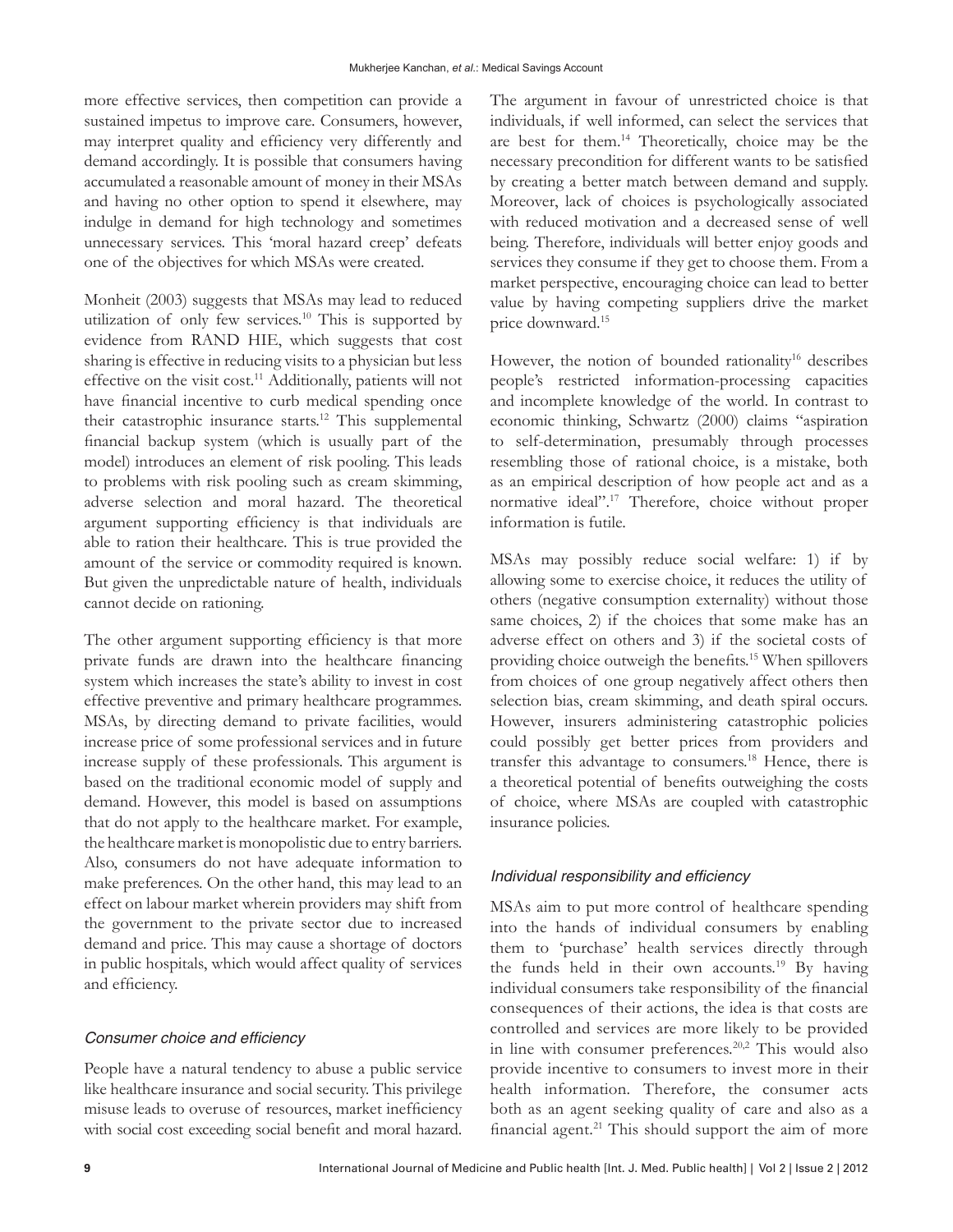appropriate care and potentially more efficient use of resources.

Personal responsibility is enhanced, as the consumer is encouraged to choose a provider and types of services. Individual responsibility in MSAs is closely linked to how consumers use and process the necessary information to make responsible choices. These choices are based on understanding the qualitative differences and the nature of the choices. However, the choices an individual makes are limited by the quantity and quality of information. Also, consumers are not trained to process medical information in an appropriate manner to make "wise" choices.

Beattie and colleagues (1994) demonstrated that when consumers are faced with difficult decisions such as medical ones, they actually prefer to relinquish their freedom to choose.22 This power of choice is transferred to their healthcare provider. Whether the provider acts in the consumer's interest or self-interest is difficult to judge and directly affects matters of cost and efficiency.

MSAs force individuals, especially the young, to anticipate future healthcare needs and accumulate reserves for future.<sup>23</sup> Therefore, the young subsidize themselves over time. This leads to intra-generational risk pooling rather than inter-generational. Since the consumer controls the use of the money in the MSA, it would act as an incentive to discipline the consumer to plan ahead and be aware of medical needs. However, in light of the unpredictable nature of health, future planning for medical needs is restricted.

With a MSA, the consumer is able to decide where and how their money is spent concerning basic healthcare needs. Since the balance of the account essentially is returned to the consumer, they are able to reap economic benefits from a health plan that they control.<sup>24</sup> Another potential advantage is that services such as alternative medicine which are not traditionally covered in insurance schemes, could be purchased with a MSA scheme, thereby, prompting individuals to take a broader 'wellness' perspective on their health.

The following section will focus on country-specific studies encompassing simulation experiments and empirical evidence.

# Country based case studies Canada

Canada is a nation with universal health coverage "similar to many current third-party payer health insurance arrangements",25 which has been discussing to implement MSAs to decrease overuse of resources and to reduce costs, while increasing choice and responsibility. Proponents argue that MSAs tackle drawbacks e.g. long queues, by reducing the utilization of unnecessary health services.<sup>26</sup> However, Byrne and Rathwell (2005) argue MSAs will not necessarily eliminate the supply shortages and the "government-imposed rationing of health services". Moreover, to increase patient choices, there must be an excess of supply in the healthcare industry.<sup>27</sup> Therefore, though MSAs may allow Canadian citizens to move out of their provincial boundaries to receive healthcare, the present health resource constraints of providers and technology may still restrict the choice that is proclaimed by MSA advocates.<sup>27</sup>

The possible net efficiency in allocating resources within an MSA scheme has been tested in simulations. Deber *et al*. did a study using Manitoba Province data that captured "almost every physician and hospital contact" in 1999, which is "broadly representative of Canada".28 These simulations resulted in higher costs. In Manitoba, 50% of the population took up only 4% of total expenditure, while 26% of all spending was attributed to the sickest 1%.28 In addition to being inequitable, Hurley (2002) has stressed that by allocating equal amounts of money into MSA accounts for the sick and healthy, the Canadian government would lose money to healthy people who would spend little, and gain nothing from the sick who would spend up to the deductible and end up using their catastrophic insurance.<sup>29</sup> When analyzing these models, there seems to be a total lack of efficiency in allocating the already limited healthcare resources. However, Canadian literature on MSAs has produced simulations that have showed a lot of cost savings using demand side tactics, signifying the variability and limitations of simulations.2,25 Therefore, one proposed approach is to actually "experiment with [MSAs] right here in [Canada]".<sup>2</sup>

## U.S.A

The idea of MSAs was born in the U.S., "to overcome the problems of moral hazard and adverse selection in [its] private health-insurance market," but had a slow uptake at onset.30 The push for MSAs continued due to the U.S.'s increasing national health expenditure. In 2006, the cost of employer-sponsored health insurance rose 7.7%, which continued the pattern of health insurance premiums, outpacing the increase in American workers' earnings (3.8%) and the overall rate of inflation  $(3.5\%)$ <sup>31,32</sup>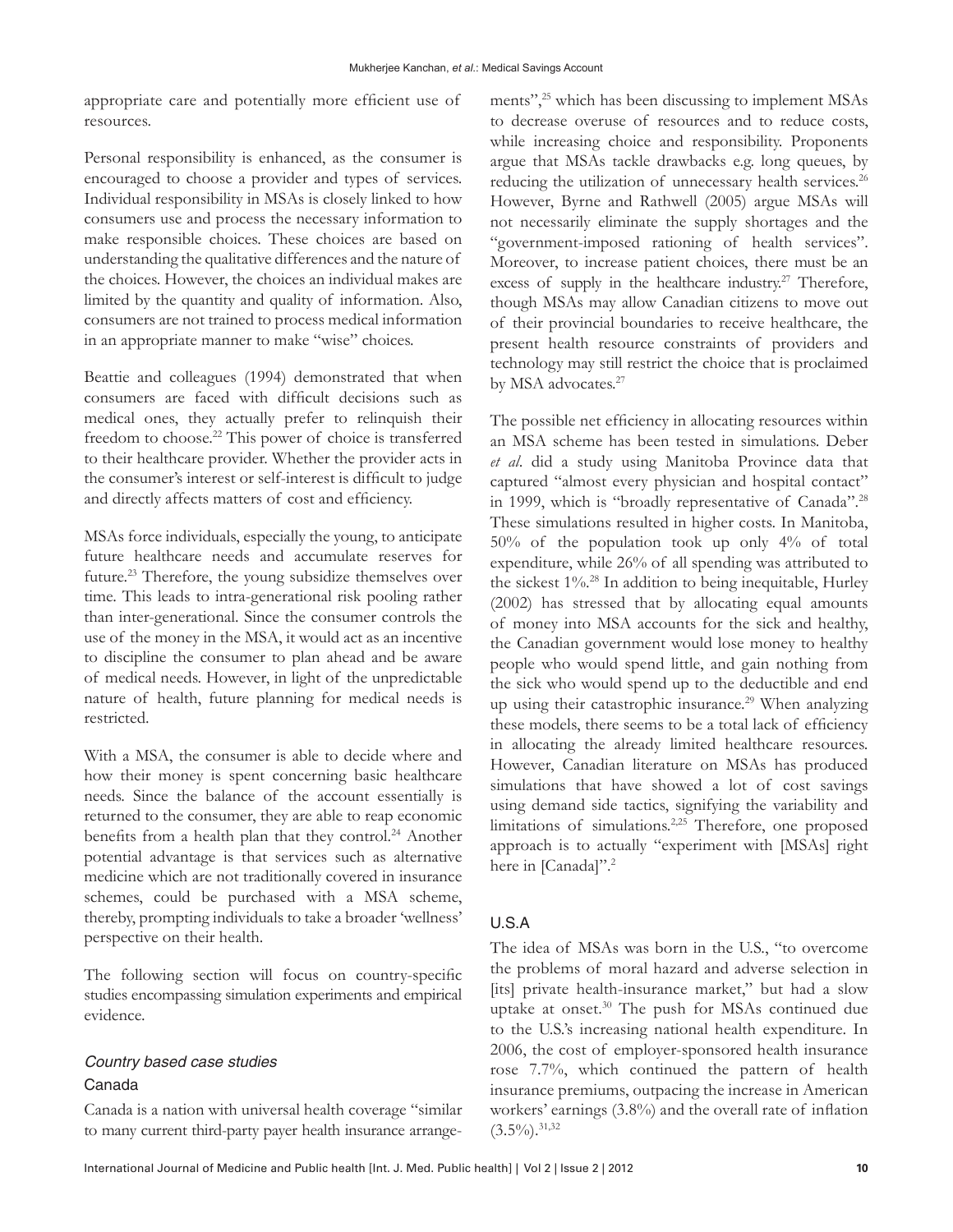The U.S. spends over 17.6% of its GDP on healthcare, which in 2009 totalled 2.5 trillion dollars.<sup>33</sup> Being the biggest spenders on healthcare globally, while having around 50.7 million Americans uninsured in 2009,<sup>34</sup> signifies a lack of efficiency. This led to talks regarding fiscal responsibility and various ideas in the attempt to increase the number of insured. MSA was suggested as a potential solution to this crisis and to reduce the number of the uninsured and in 2003, Medicare Modernization Act certified Health Savings Accounts (HSAs).<sup>36</sup> HSAs have three key components: 1) a high-deductible healthinsurance plan, 2) a low premium, and 3) a tax-free savings account earmarked for health.<sup>36</sup> Hence, they are similar to the current MSAs operating in countries like Singapore, South Africa and China. Ever since HSAs were offered with less restrictions on eligibility, they have increased enrollment every year, and a census done by America's Health Insurance Plans (AHIP) found that "the number of people covered by health savings accounts/ high-deductible health plans (HSA/HDHPs) totalled 10 million in 2010".37 Take up has been higher among people in the individual market, partly because they now benefit from tax subsidies and also because deductibles in HSA plans are capped.

The US administration claims that HSAs give power back to the consumer. In the U.S., HSAs offer more choice than preferred provider organizations (PPOs) and health maintenance organizations (HMOs).<sup>36, 38</sup> But this choice comes with a price. However, HSAs do not offer any kind of discount for healthcare consumers. Consumers also lose out on bargaining capability because it is more difficult to negotiate as individuals versus a big purchaser like an insurance company or government. Furthermore, a person has to pay out-of-pocket until they reach their deductible limit. Also, the driving up of competition in both quality and price in the healthcare industry has yet to be seen from this instilled consumer choice. Keeler *et al*. (1996) in a modelling study suggests that MSAs would have little impact on healthcare costs in the U.S.A.<sup>39</sup>

#### Singapore

The first country to implement MSAs was Singapore. The three 'Ms' of their system are Medisave (compulsory MSA, 1984), MediShield (voluntary catastrophic insurance, 1990), and Medifund (financial cover for those who cannot afford an MSA, 1993).<sup>35</sup> A unique characteristic of this system is that it is constantly evolving and adapting to emerging problems. The experience from Singapore suggests that competition among providers was not based on price but high technology and 'hotel amenities'.13

The assumption that the "patient is the driving force behind escalating costs" with the provider acting as a neutral entity was seen to be flawed, and in consequence, Singapore introduced supply side measures to control costs that MSAs were not adequately handling. $27,40$ Singapore is efficient in allocating resources because its health expenditure has been constant at 3–4% of its GDP.<sup>41</sup> This cost containment from a government perspective was possible and covered most of its citizens. Ever since MSAs were implemented, "the Singaporean government's share of the nation's total healthcare expenditure dropped from about 50% to  $20\%$ ".<sup>42</sup> Even though responsibility is stressed in Singapore, MSAs "have never accounted for more than 10% of its total [health] spending".<sup>43</sup> The voluntary nature of MediShield and mostly out-of-pocket payments are "inefficient instruments".3 Only 54% of MSA holders had MediShield in 2005.3 This is risky for individuals because it is likely that without this insurance, they will not be able to afford the healthcare costs. Singapore is continuing to adapt, but it seems that they will not be able to afford this system as its population ages.3

#### MSA — Market Segmentation and its implications

Introducing MSAs in mixed health systems has received criticisms. If given the option, a higher proportion of young, healthy and wealthy people would leave current systems of government financed healthcare (Canada) or private insurance schemes  $(US)^{44}$  to gain money from the lower premiums, tax subsidies, and/or other forms of government allotted money from an MSA. However, this cream skimming leaves a segmented system where more sick and poor individuals remain in their former plans and soon face higher premiums.<sup>45</sup> The U.S introduced tax breaks and low premiums to make healthcare affordable<sup>46</sup> but what good will HSAs have for uninsured individuals if they cannot afford to save? HSAs reward people in relation to their income and are "being used disproportionately by high-income individuals" as "tax shelters".47,48 These regressive tax breaks do not benefit the uninsured, more than half of who already have "no income tax liability". Furthermore, since many of the uninsured are not in a high-enough tax-bracket to truly benefit, there would be a negligible effect on coverage for them.<sup>49</sup> Likewise, only one-third of the Singaporean labor force is subject to taxes, further substantiating the case that MSA tax exemptions are regressive.<sup>3</sup> Therefore, to fight against segmentation this system has to be compulsory. Segmentation of the market is a bigger issue keeping in mind that a small number of sick individuals utilize a large portion of healthcare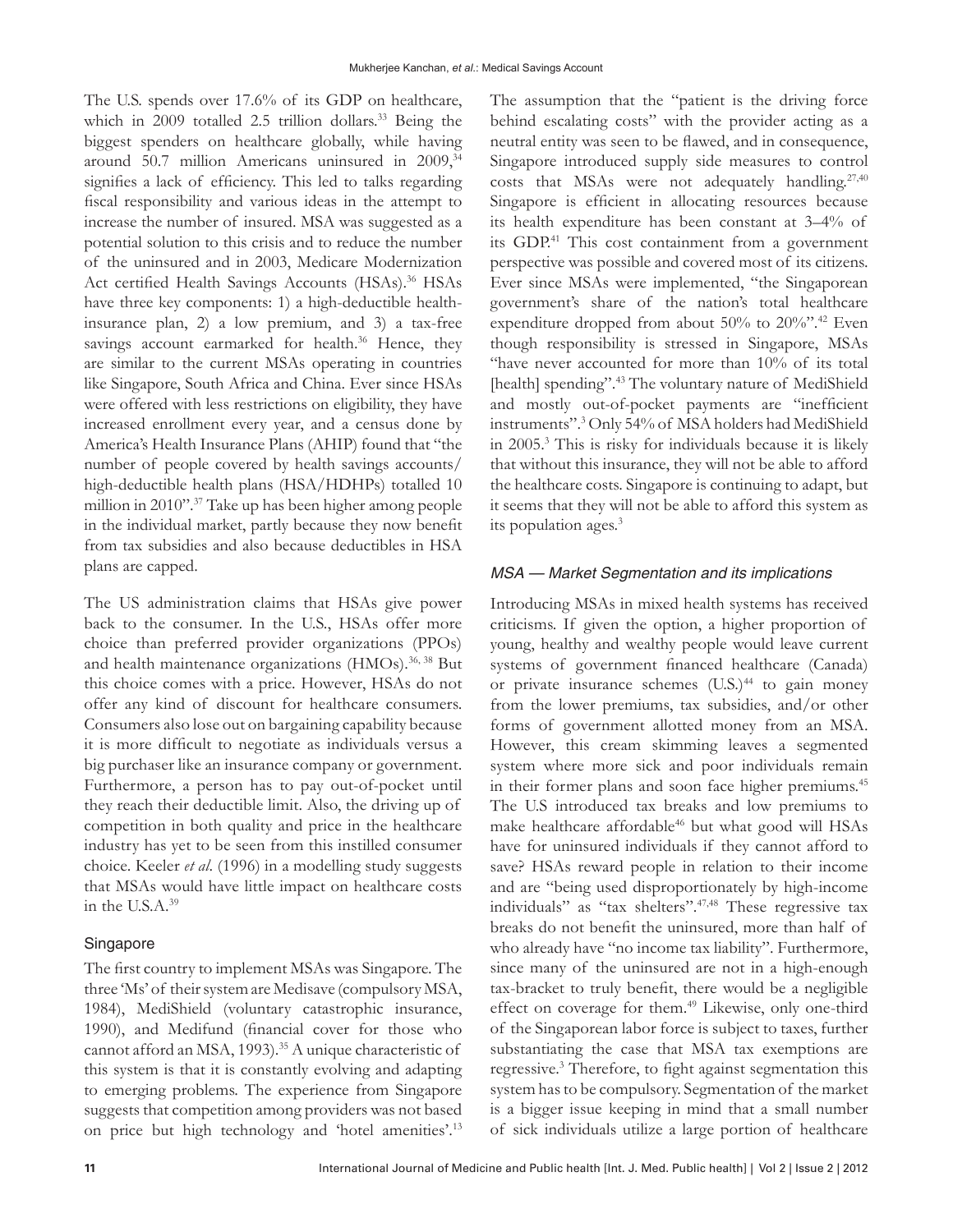(e.g. 5% of Americans account for 55% of healthcare costs).<sup>10</sup> Deber *et al*. (2004) states that employers and government providers will save money by eliminating their role in financing healthcare, but costs to society will probably end up being higher in both the short and long run by "shifting the distribution of costs from the rich and healthy to the poor and unhealthy".28]

#### **Conclusions**

Any policy decision needs to be assessed by the objectives it hopes to achieve. These policies are also not necessarily underpinned by the standard economic theory of markets.50 MSAs can increase consumer choice and encourage individual responsibility if the system has excess capacity and workforce responsive to the diversity of patient's wishes. However, the benefits of choice must be weighed against its costs. There is a risk that the benefits enjoyed by some will be at the expense of others.

From an economic perspective, the notion that MSA has an instrumental value in achieving an optimum allocation of resources is based on the standard economic theory of markets with its assumptions. However, people are not always the best judges of their own welfare, do not always behave rationally, and cannot always be certain of the outcome of their choices.<sup>51</sup> Therefore, giving choice a 'voice' may compromise efficiency.

There is no evidence of more rational purchasing through a MSA system. Individual financing fosters fee-forservice payments and makes it harder to regulate quality of provision.52 Also, there is no evidence that the quality or appropriateness of care increases under MSA plans. Selection biases can make patients who are sicker not be subject to any efficiency-enhancing incentives that derive from cost sharing.

As the money in MSAs is to be spent only on healthcare, it limits the choice of an individual to use that money for food, education and other determinants known to be associated with health status. Studies related to the opportunity cost of investing in MSAs need to be further studied to see the full implications on health. Also, because some of the resources are kept in individual accounts, governments may lose resources contributed by healthy individuals that would have been used for the treatment of the sick. The empirical question is whether this loss is greater or less than the efficiency gains resulting from reductions in inappropriate care.

The costs associated with producing an informed consumer, needs to be taken into account when assessing efficiency. The notion that individuals will have an incentive to adopt healthier lifestyles so as to limit their healthcare expenses is unsupported by any evidence.<sup>53</sup> Culture and embedded norms may be significant in determining the extent to which patients utilize the 'freedom' of choice and exercise individual responsibility through their MSAs. There is a need to conduct longitudinal studies examining costs and outcomes to precisely assess the effect of MSAs on efficiency.

MSAs do emphasize individual responsibility. However, the assumption that increased choice enables consumers to make cost efficient decisions when shopping for health services and drugs is false. In Singapore a compulsory financial advisory service had to be implemented in 1986 because people had "insufficient knowledge concerning the actual prices for inpatient treatments and the various bed classes" and were not able to handle this individual responsibility with the onset of MSAs.<sup>41</sup> Furthermore, Harris Interactive in its survey consisting of 300 U.S. employers found that 195 employers (65%) believed that consumers would "forgo needed healthcare" through a health savings account.<sup>54</sup> Under MSAs people may be more careful with their money, but this does not equate to being more responsible with their health. The delaying of necessary healthcare due to cost has been evident with individuals under High Deductible Health Plans (HDHP).<sup>55,11</sup> Other studies have also showed decreased use of critical medicines with increased costs.56,57,58

In the U.S., the push for HSAs to cover more preventive care has been successful, but due to consumer confusion "they cut back on preventive care even when it is fully covered".54 There is also a lack of available and userfriendly information on quality and costs of healthcare treatments and providers for the consumer.59,44 Moreover, even with the recent push for more decision-making on the part of the patient, "physicians end up making most decisions about place and type of healthcare services" due to information asymmetry.<sup>44</sup> MSAs cannot alone encourage individual responsibility and reduce costs unless the information asymmetry produced by the healthcare industry is reduced to allow consumers to better utilize their choice.<sup>1</sup> Thus, the emphasis on moral hazard being the culprit to the economic failures of the healthcare industry is overstated.<sup>60</sup> In an effort to fight moral hazard, one commonality with all MSAs is that there are limitations on choice in regards to coverage, which varies between countries. Even though MSAs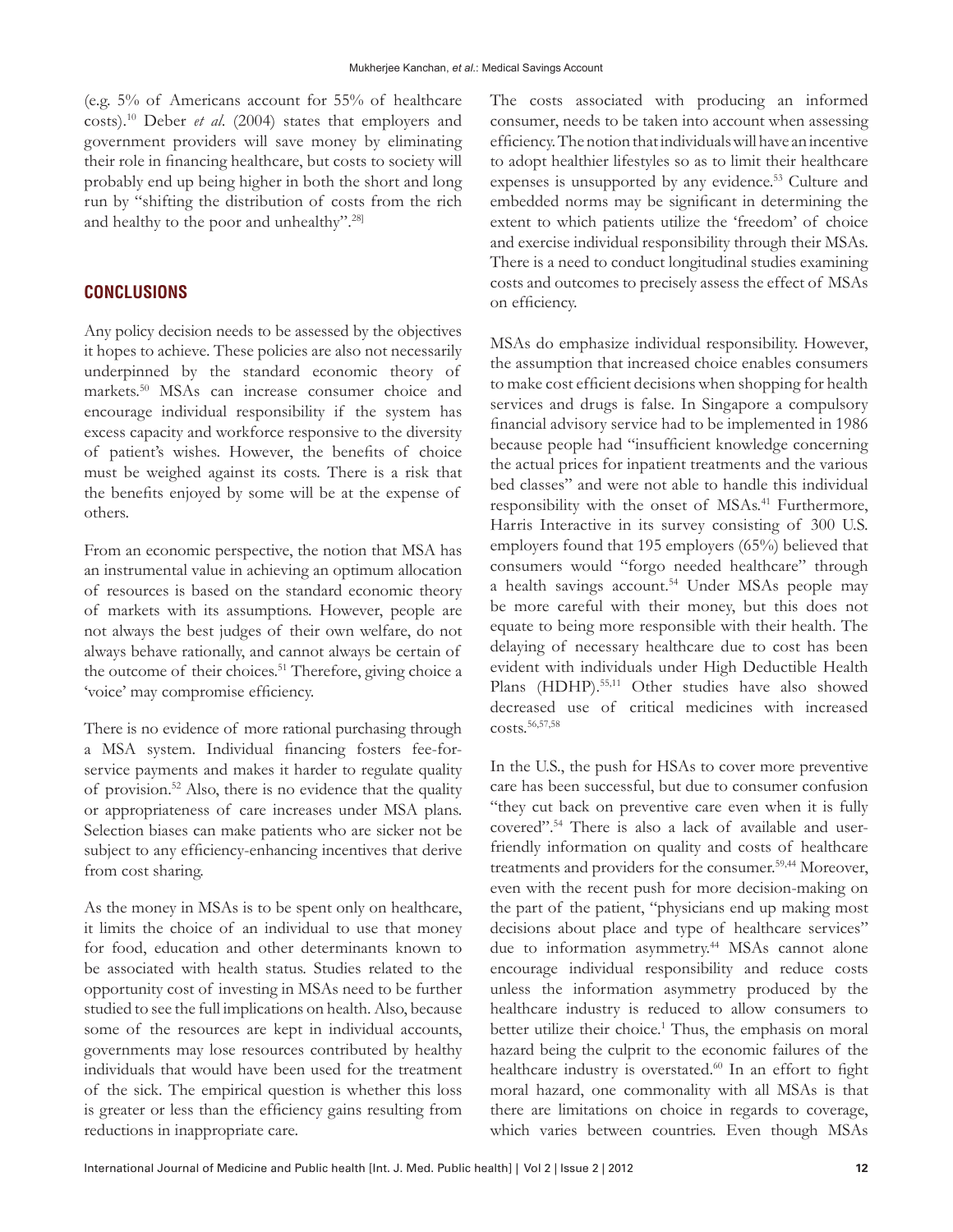increase choice in theory, in practice MSAs have a list of covered services and providers. Furthermore, MSAs would be more effective if they not only focused on just a demand-side approach, but also incorporated regulations on the supply like in Singapore.40

Countries are struggling to find ways to reduce national health expenditure and some have seen MSAs as the solution. There are drawbacks with all financing systems of healthcare, and MSAs are no exception. Conceptually, MSAs can help eliminate the unnecessary overuse of healthcare by encouraging individual responsibility. However, this optimistic view has yet to be proven in practice. Even in Singapore, a country named by some as a success story, the government has been forced to keep changing its rules and regulations. Adding to the current literature, future researchers should consider conducting studies to see if: 1) quality and access to necessary healthcare has improved with the MSA system, 2) an extensive computer-database that contains information about prices of all providers will induce consumer costefficiency over time within an MSA framework and 3) adding supply-side regulations in conjunction with an MSA system will produce better results than each would individually. These future studies will help policy-makers understand the best ways to incorporate the MSA system into their governments to produce the most ideal results.

For India, MSA as a source of financing health care, would at best be restricted or experimented with the formal sector employment. Unlike the countries in which MSA has been implemented, this comprises a much smaller segment of the overall work force in this country. Since even these countries are struggling to reduce national expenditure even after experimenting with MSA, India needs to be cautious in its approach towards accepting this as an alternative model of health care financing among the organised sector.

#### **References**

- Hanvoravongchai P. Medical savings accounts: lessons learned from international experience. *EIP/HFS/PHF Discussion Paper* 52, Geneva: World Health Organization 2002.
- 2. Gratzer D. It's time to consider Medical Savings Accounts. Canadian Medical Association Journal 2002;**167**(2):151–2.
- 3. Asher M, Nandy A. Health financing in Singapore: a case for systemic reforms. International Social Security Review 2006;**59**(1):75–92.
- 4. Siu AL et al. Inappropriate use of hospitals in a randomized trial of health insurance plans. The New England Journal of Medicine 1986;**315**: 1259–66.
- 5. Radinowitz HK. Medical savings account: Health system saviour or insurance scam? J Am Board Fam Pract 1997;**10**(1):50–4.
- 6. Buntin MB et al. Consumer directed health care: early evidence about effects on cost and quality. Health Affairs 2006;**25**:516–30.
- 7. Ozanne L. How will medical savings accounts effect medical spending? Inquiry 1996;**33**(3):225–36.
- 8. Shiels JF. Why MSAs increase costs? Health Affairs 1995;**15**:241.
- 9. Forget EL. et al. Medical Savings Accounts: Will they reduce costs? CMAJ 2002:**167**(2):43–7.
- 10. Monheit AC. Persistence in Health Expenditures in the Short Run: Prevalence and Consequences. Medcare 2003;**41**(suppl):III53–64.
- 11. Newhouse JP. Consumer directed health plans and the RAND health insurance experiment. Health Affairs 2004;**23**(6):107–15.
- 12. Halvorson GC. Current MSA theory: well meaning but futile. Health Serv Res 2004;**39**:1119–22.
- 13. Hsiao W. Medical savings accounts: lessons from Singapore. Health affairs 1995b;**14**(2):260–6.
- 14. Appleby J et al. What is the real cost of more patient choice? Consumer Policy Review 2005;**15**(3):112–21.
- 15. Rice T. Should consumer choice be encouraged in health care? In Davies JB (ed). The social economics of Health Care. London, Routledge, 2001;9–24.
- 16. Simon HA. A behavioural model of rational choice. Quarterly Journal of Economics 1955;**69**:99–118.
- 17. Schwartz B. Self-Determination: The Tyranny of Freedom. American Psychologist 2000;**55**:79–88.
- 18. Pauly MV, Goodman JC. Using tax credits for Health Insurance and Medical Savings Accounts. In Aaron HJ (ed). The Problem That Won't Go Away Reforming US Health Care Financing. Washington, The Brookings Institution, 1996;274–290.
- 19. Gardner J. Medical savings accounts make waves. Modern Healthcare 1995;**25**(9):57.
- 20. Gramm P. Why we need medical savings account. New England Journal of Medicine 1994;**330**:1732–3.
- 21. Scheffler R, Wil Yu. Medical savings account: a worthy experiment. European Journal of Public Health 1998;**8**(4):274–5.
- 22. Beattie J et al. Determinants of Decision Attitude. Journal of Behavioral Decision Making 1994;**7**:129–44.
- 23. Massaro TA, Wong Y. Positive experience with medical savings accounts in Singapore. Health Affairs 1995;**14**(2):267–72.
- 24. Pauly MV. The economics of moral hazard: Comment. American Economic Review 1968;**58**:531–7.
- 25. Zaric GS, Hoch JS. Medical savings accounts: opportunities for cost savings?International Transactions in Operational Research 2006;**13**(6): 493–513.
- 26. Reuber GL, Poschmann F. For the Good of the Patients: Financial Incentives to Improve Stability in the Canadian Health Care System. C.D. Howe Institute 2002;(**173**):1–30.
- 27. Byrne JN, Rathwell T. Medical savings accounts and the Canada Health Act: complementary or contradictory. Health Policy 2005;**72**:367–79.
- 28. Deber R, Forget E, Roos L. Medical savings accounts in a universal system: wishful thinking meets evidence. Health Policy 2004;**70**(1):49–66.
- 29. Hurley J. Medical savings accounts will not advance Canadian health care objectives. Canadian Medical Association Journal 2002;**167**:152–3.
- 30. Mossialos E, Dixon A, Figueras J, Kutzin J (eds.). Funding Health Care: options for Europe. Buckingham, European Observatory of Health care systems, Open University Press, 2002.
- 31. Claxton G et al. Health Benefits In 2006: Premium Increases Moderate, Enrollment In Consumer-Directed Health Plans Remains Modest. Health Affairs 2006;**25**(6):476–85.
- 32. Employer Health Benefits 2006 Annual Survey [Internet]. Kaiser Family Foundation. c2006 — [cited 2011 Jun 9]. Available from: http://www.kff. org/insurance/7527/index.cfm
- 33. NHE Historical and Projections, 1965–2016 [Internet]. Centers for Medicare and Medicaid services (CMS); c2009 — [cited 2011 Jun 8]. Available from: http://www.cms.gov/NationalHealthExpendData/downloads/highlights.pdf
- 34. Income, Poverty, and Health Insurance Coverage in the United States: 2009 [Internet]. U.S. Census Bureau. c2011 — [cited 2011 Jun 27]. Available from: http://www.census.gov/prod/2010pubs/p60–238.pdf
- 35. Dixon A. Are medical savings accounts a viable option for funding health care? Croatian Medical Journal 2002;**43**(4):408–16.
- 36. Robinson JC. Health Savings Accounts The Ownership Society in Health Care. N Engl J Med 2005;**353**:1199–202.
- 37. January 2010 Census Shows 10 Million People Covered by HSA/High-Deductible Health Plans [Internet]. America's Health Insurance Plans.